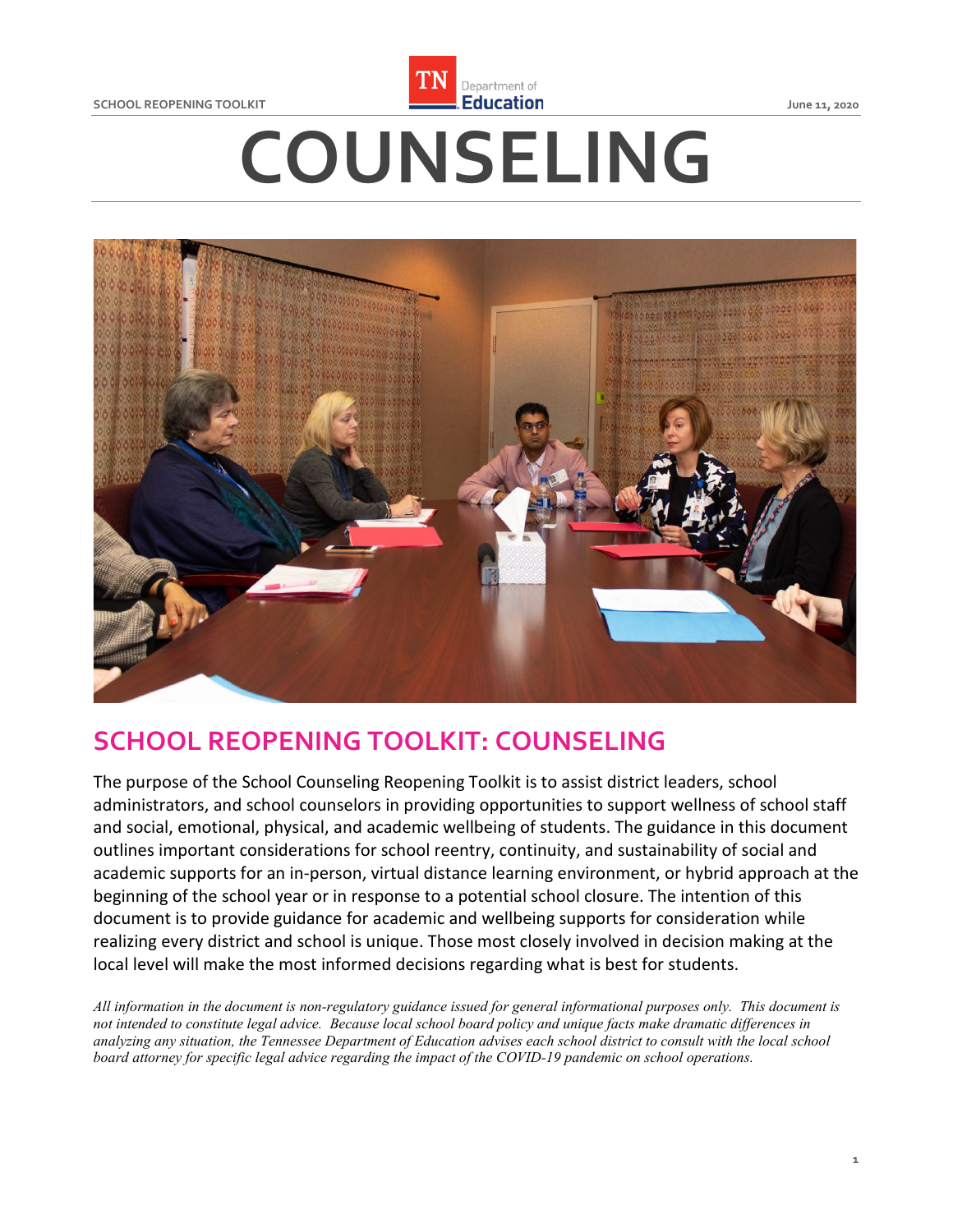

## I. **Recommendations and Best Practices**

#### **District Level:**

- $\Box$  The district may assess current emergency response plans with local stakeholders, district-level leaders, and other agencies.
- $\Box$  The district may assemble, identify, review, and update existing processes for students, families, and staff to access health and wellness support services (i.e. coordinated school health, social worker, school-based mental health liaison, family resource center, school nurse, McKinney-Vento liaison, and community mental and physical health agencies).
- $\Box$  The district has plans and personnel in place to lead professional development and guidance for educators to address the social, emotional, and mental health needs of students (i.e. PREPARE Training).
- $\Box$  The district may utilize a communication platform that provides school, district, and community level resources to support students and families (Translated in appropriate languages).
- $\Box$  The district should consider developing a communication plan to effectively support re-entry and reduce stigma (i.e. drafting and sharing key messages across several mediums).
- $\Box$  The district may develop a support services hotline and/or referral form to address additional needs.
- $\Box$  District may identify policies and procedures which adhere to FERPA, HIPPA, etc., on online and virtual platforms that aid in addressing mental health and wellness supports.
- wellness organizations to provide supports (telehealth service options through mental health  $\Box$  If available, a district representative may contact additional identified community health and agencies, counseling programs through universities).
- $\Box$  The district may identify and coordinate with potential community partners or other local resources that would be able to assist with district plans to support schools (examples may include Centerstone, Mental Health Co-op, Department of Children's Services).
- $\Box$  Districts may choose to determine how students will have access to counseling services if your district is strictly working from a virtual platform or utilizing a blended option and inform parents/guardians about how to access those services for their students.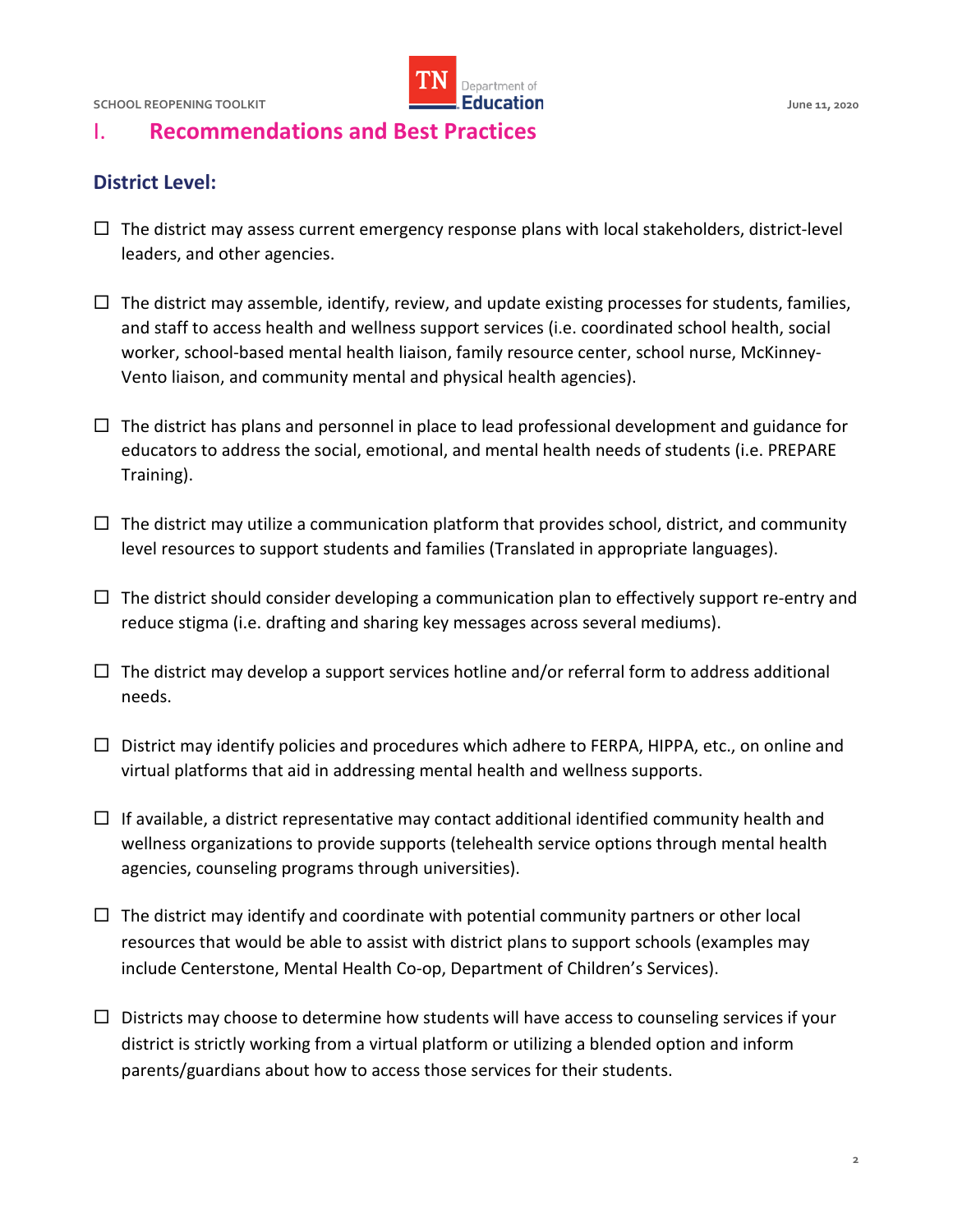

- $\Box$  The district may consider developing a protocol to address student crisis intervention in a distance learning setting.
- $\Box$  The district should consider detailing which counseling standards your school(s) will focus on in the elementary, middle, and high school grade bands based on needs assessment and social/emotional screening data.
- $\Box$  The district may identify the professional learning needs of school counselors, school social workers, school psychologists, etc. to facilitate online professional development opportunities.

#### **School Leaders:**

- $\Box$  The school administrators have reviewed emergency response plans and specific role(s) of each member on the crisis response team.
- $\Box$  Identify the team member(s) who will be responsible for developing and implementing the school counseling/mental health plan.
- $\Box$  The school administrators have provided communication to faculty and staff members detailing how to access support services and resources.
- $\Box$  The school administrators have consulted with counselor and wellness team on staff self-care supports and check-ins.
- $\Box$  Schools should consider utilizing a universal screening process with parental consent to determine the social and emotional needs of all students. In the absence of formal screenings, school employed mental health professionals (i.e. school counselors, school social workers, school psychologists, etc.) should establish regular informal check-ins with all students, especially in times of virtual learning.
- $\Box$  The school administrators have developed daily check-in platforms to communicate with staff on their wellbeing.
- $\Box$  The school is encouraged to develop a process to ensure all parent/guardian contact information (phone numbers and emails) is correct and up to date.
- ❏ School administrators may want to consider administering student, faculty and parent/guardian needs assessments to inform appropriate focused interventions.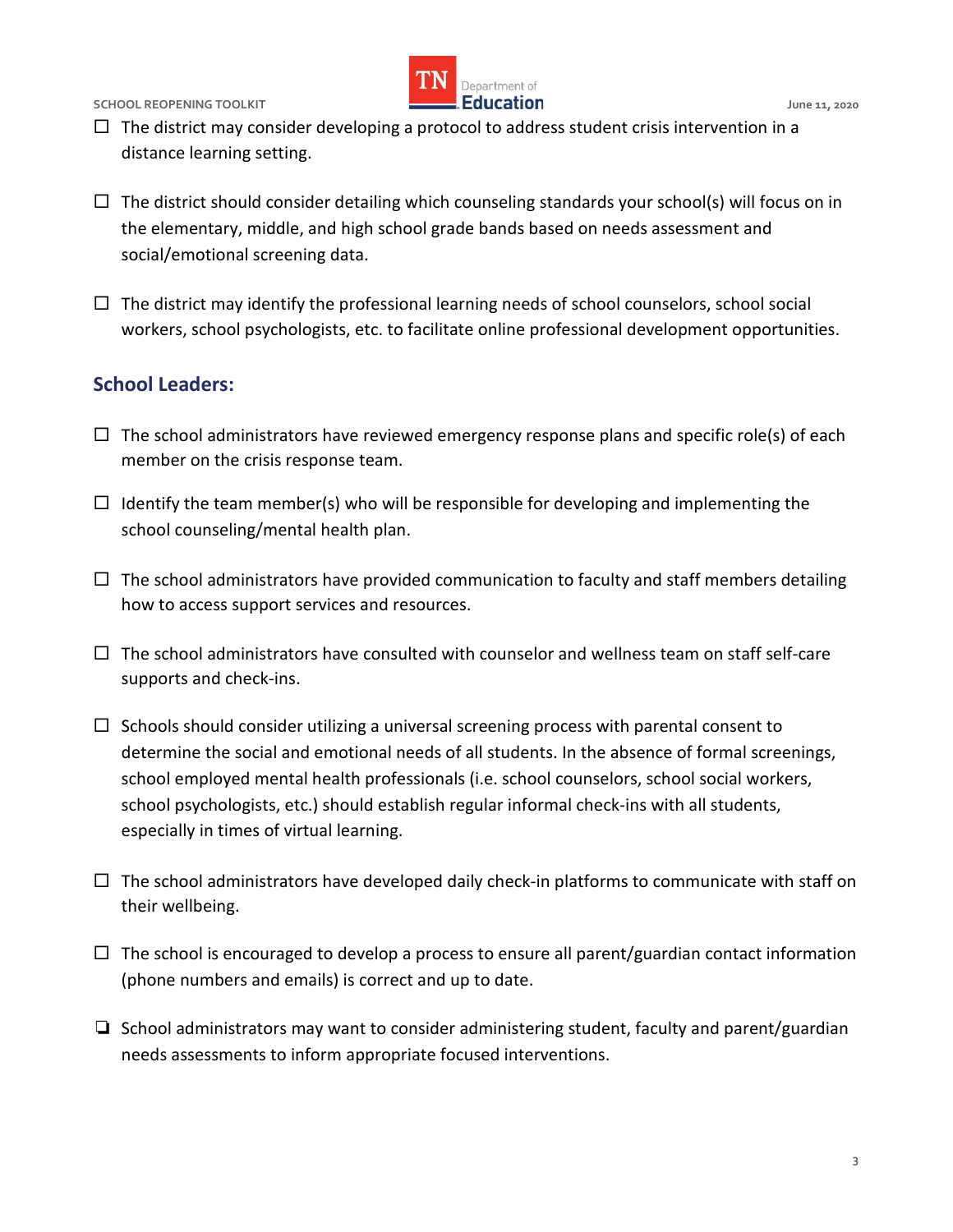

- support services options, and ways to access supports (i.e. home visit, online platforms, and  $\Box$  The school administrators may develop communication plans to disseminate re-entry plan, paper).
- $\Box$  The school administrators may provide adequate crisis response training to all staff to support the wellbeing of all students.
- ❏ School administrators may choose to consider developing schedules and procedures to ensure school counselor availability to students and parents/guardians.
- ❏ School administrators may work with the team to determine a referral process for all students and school staff to refer students to school based counseling services.
- ❏ Schools may develop a communication plan with parents/guardians and include community resources, mental health resources and school counselor and other school mental health support contact information.
- ❏ Schools may create a plan to communicate to parents and students regarding college and career readiness (i.e. TN Promise, college deadlines, ACT deadlines, etc.).
- ❏ Schools may consider working with feeder schools to plan transition activities, if none occurred before school closures.
- ❏ The school team should monitor school attendance and remain in contact with students who are unable to physically come to the school building even once school is open (i.e. medically vulnerable).

#### **School Counselor:**

- $\Box$  School Counselor has reviewed school discipline policy and discussed potential trauma implications (i.e. discipline, COVID stigma, neglect, racial inequities, grief, loss, etc.,) with school administration.
- $\Box$  School Counselor has worked alongside administration to develop a multi-tiered system of support to address adequate support services opportunities for students.
- $\Box$  School Counselor has worked alongside administration to develop strategies and supports for staff wellness (i.e. adult wellbeing support, tap in & tap out buddies, wellness rooms).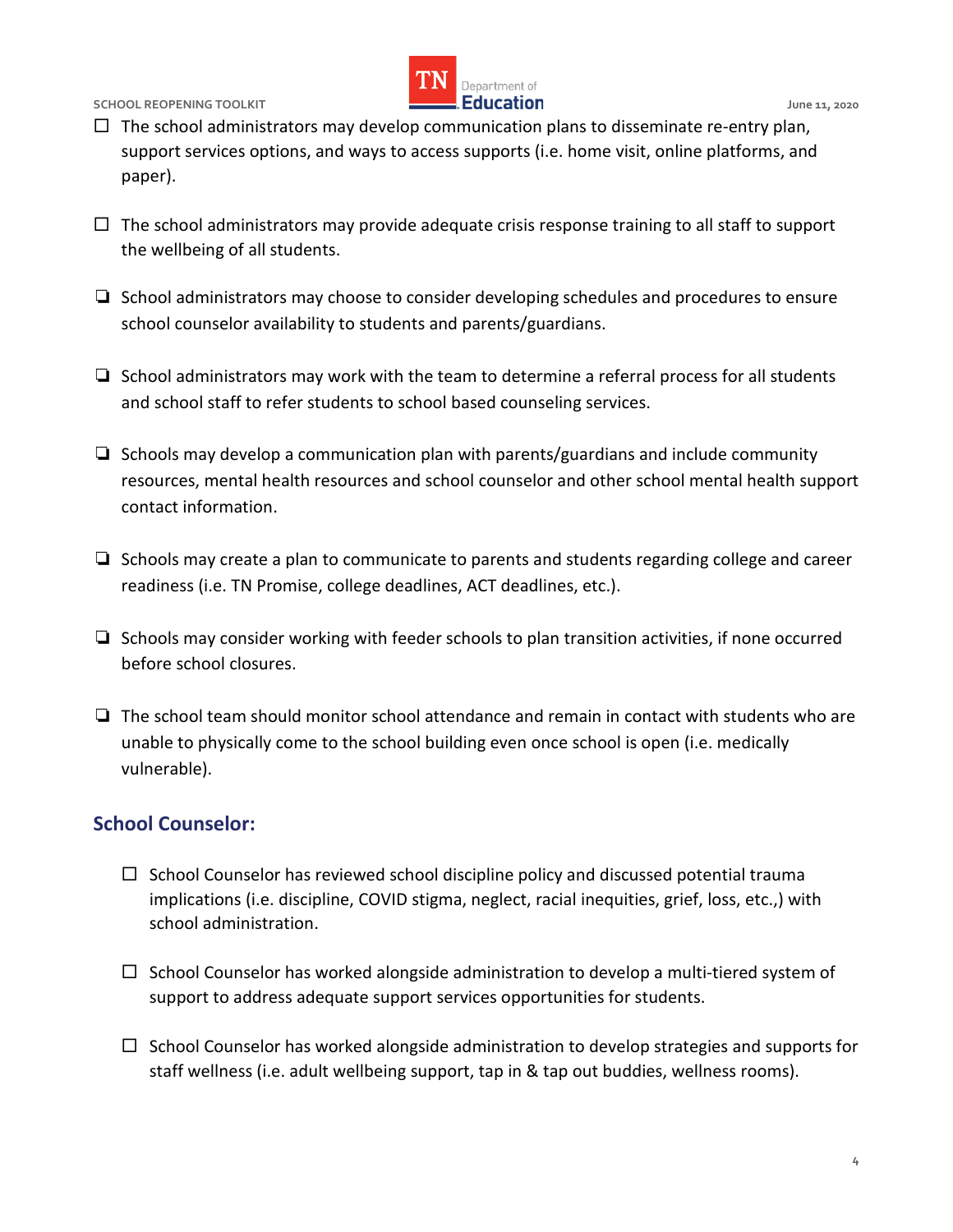

- $\Box$  School Counselor has provided teachers and staff adequate training that identifies potential trauma reactions.
- $\Box$  School Counselor has developed a communication template surveying the immediate needs of each family (i.e. family check-in form, online platforms, home visits, SMS options, paper communication methods).
- $\Box$  School Counselor has provided resources and strategies on how to talk with child about COVID related stigma to families.
- $\Box$  School Counselor has provided teachers and staff resources outlining healing activities for all students (i.e. daily morning meetings, mental health and wellbeing platforms, checkin/check-out).
- $\Box$  School Counselor has developed a list of families who may require daily and weekly follow-up be given to adhering to privacy expectations mandated within FERPA guidelines. to determine if additional services and referrals are warranted. Special consideration should
- identified areas of need to shift in online platforms.  $\Box$  School Counselor has assessed current comprehensive school counseling model plans and

# II. **Checklists by Grade Band**

 The bulleted checklists below identify items that should be considered to support the academic and emotional stability of student and be prioritized by districts, schools, and counselors. The checklists are not exhaustive but are intended to help prioritize and monitor the most important touchpoints.

### **Elementary Schools**

- place students to create balance academically, behaviorally, and emotionally with thought  $\Box$  School administrators and counselors should consider working collaboratively to carefully given to personalities of students and teachers. The teachers from the 2019-2020 should complete a spreadsheet for each student detailing academic information (particularly in reading, writing, and math), behaviorally, and emotionally to give greater information to those placing students. Thought should be given to extenuating circumstances for students during the time of closure who may need special placement.
- $\Box$  Schools may share whole class counseling schedule that can be delivered in person or virtually detailing regularly scheduled class times.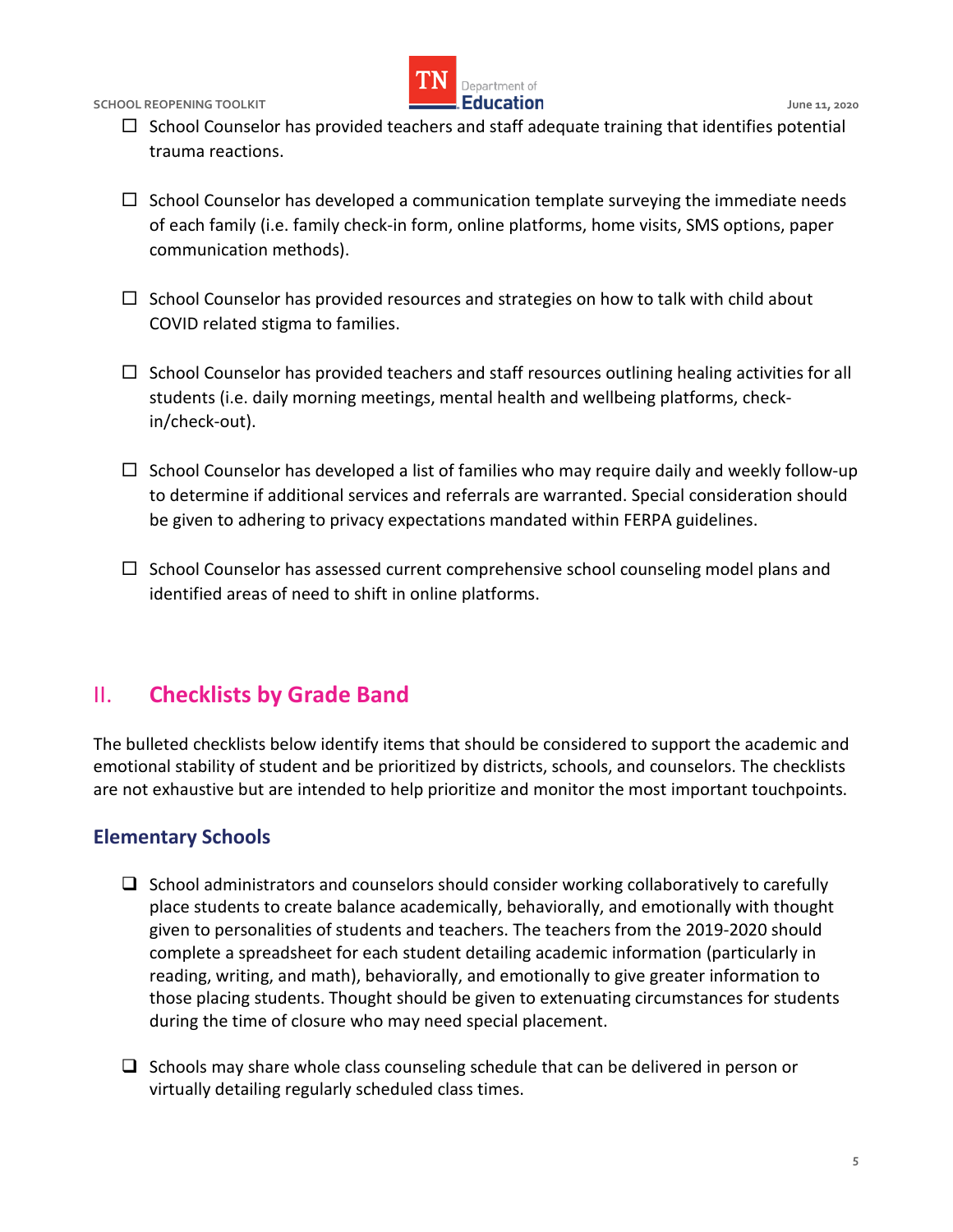

- $\Box$  Counselors or administrators may create small groups that can meet in person or virtually to support emotional and behavioral needs.
- $\Box$  School or district personnel may locate or create developmentally appropriate videos and resources to share with students and families.
- $\Box$  School faculty and personnel may choose to greet students at the front door of the building to create a welcoming environment upon return to school.
- $\Box$  Teachers stationed outside classroom doors to welcome students each morning may create comfort and belonging for students.
- $\Box$  Schools should consider ways "to keep eyes on students" if conducting school through distance learning such as regular video calls with teachers and/or counselors. Providing opportunities for students to openly chat during some of these times may allow students the space to talk through any concerns or supports they may need.

#### **Middle Schools**

- for incoming 6<sup>th</sup> graders any new students to the building either in person or in a virtual information, etc. prior to the start of school.  $\Box$  Counselors should consider working with administration to schedule a 'Middle School 101' format. This event would include everything students need to know about the school, schedules and course offerings, clubs and extracurricular opportunities, supports, contact
- $\Box$  Counselors who work with incoming new students (6<sup>th</sup> grade, etc.) should consider consulting with their former schools to ensure adequate transitioning plans are developed if deemed necessary.
- adults on a consistent basis (i.e. homeroom check-ins, morning meetings, etc.)  $\Box$  Counselors should work with administration to develop ways for all students to connect with
- students in need (i.e. online referral form).  $\Box$  Counselors should consider developing an effective referral tool for educators who identify
- $\Box$  Counselors may want to work with coaches and club sponsors to ensure students are informed about the extracurricular activities available at the school.

#### **High Schools**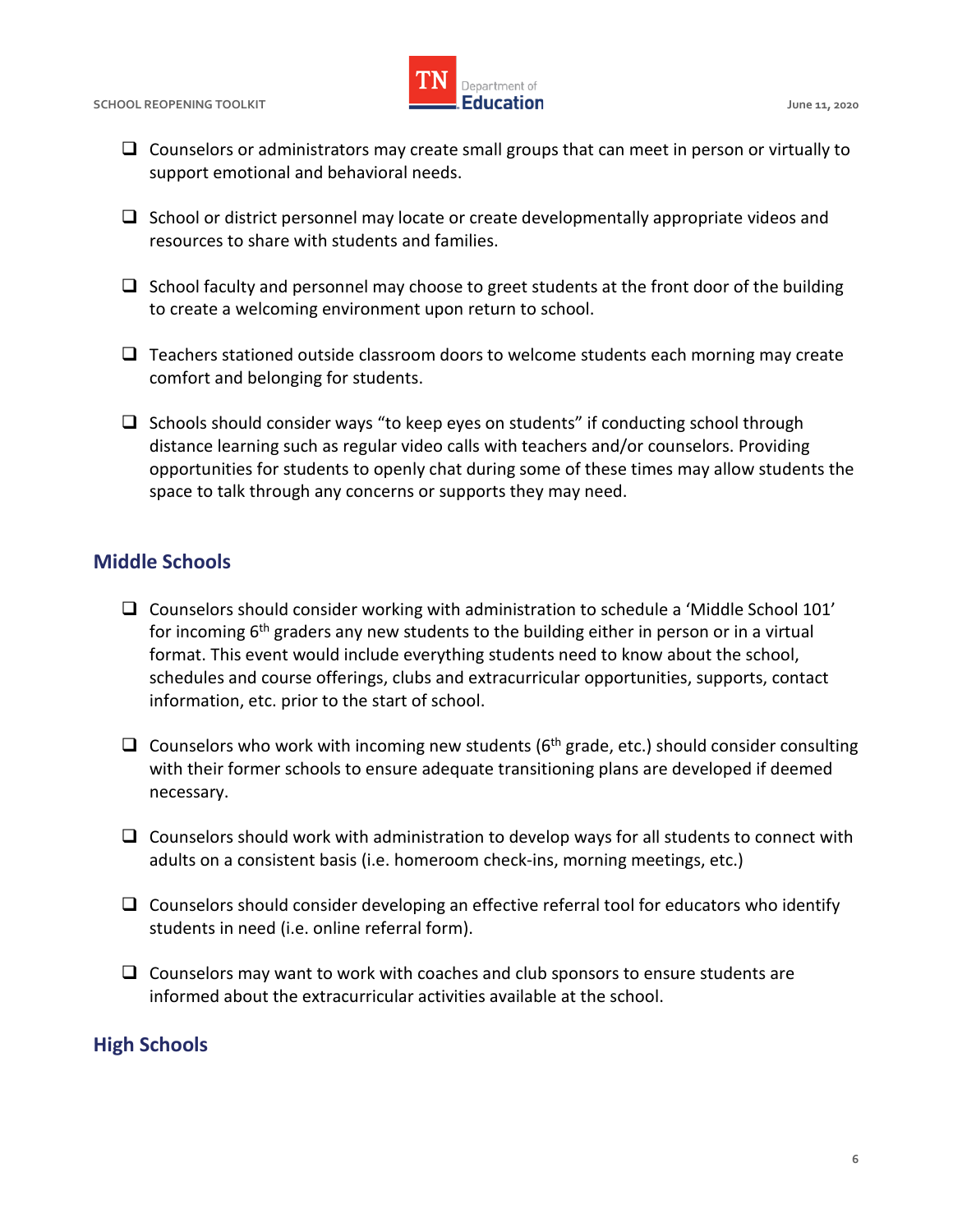

- high school expectations, support mechanisms, contact information, etc. prior to the start of  $\Box$  Counselors should consider working with school administration to schedule a High School 101 for incoming 9<sup>th</sup> graders and any students new to the building either in person or in virtual video format. Information may include graduation requirements, focused elective group options, early postsecondary opportunities, clubs and extracurricular opportunities, school.
- his/her schedule, as well as looking at class size numbers. Even if students are beginning remotely, class size should be as balanced as possible to be prepared upon return to school.  $\Box$  Counselors may consider examining class schedules to ensure no student has "gaps" in
- year, there may still be students without a schedule who need virtual meetings prior to the start of the school year. Counselors should consider reaching out to students in parents through a digital format or via phone to ensure students have enrolled for the required and  $\Box$  While the majority of students may have courses already selected for the 2020-21 school preferred classes for the 2020-21 school year.
- $\Box$  Without the junior testing day in spring 2020, there should be considerations for how Ideas for acclimating students may include sessions during the 30-minute flex period, students are preparing for the ACT. Typically schools emphasize ACT preparation leading up to the junior test date through ACT boot camps and other study sessions to support students. Saturday or after-school boot camps, or online resources where a teacher or counselor is tracking student progress.
- each student daily in a distance learning environment. Districts should encourage teachers to  $\Box$  Districts and schools should consider ways for adults to connect with every student regularly. Considerations include a "home room" at the beginning of the day or during the flex period where an adult is checking in on students each day, or finding ways to get "eyes and ears" on spend extra time with students monitoring whole child supports that may extend beyond academics.
- and technical student organizations, or other opportunities to connect with peers as is possible and allowable for reintegration to high school. If working in a distance learning  $\Box$  Counselors could work with student organizations such as Student Council to encourage students to become involved at school through athletics, clubs, honor societies, arts, career format, consideration should be given to virtual meetings.
- $\Box$  Counselors who work with incoming new students (9<sup>th</sup> grade, etc.) should consider consulting with their former schools to ensure adequate transitioning plans are developed if deemed necessary.
- $\Box$  Counselors should consider developing an effective referral tool for educators who identify students in need (i.e. online referral form).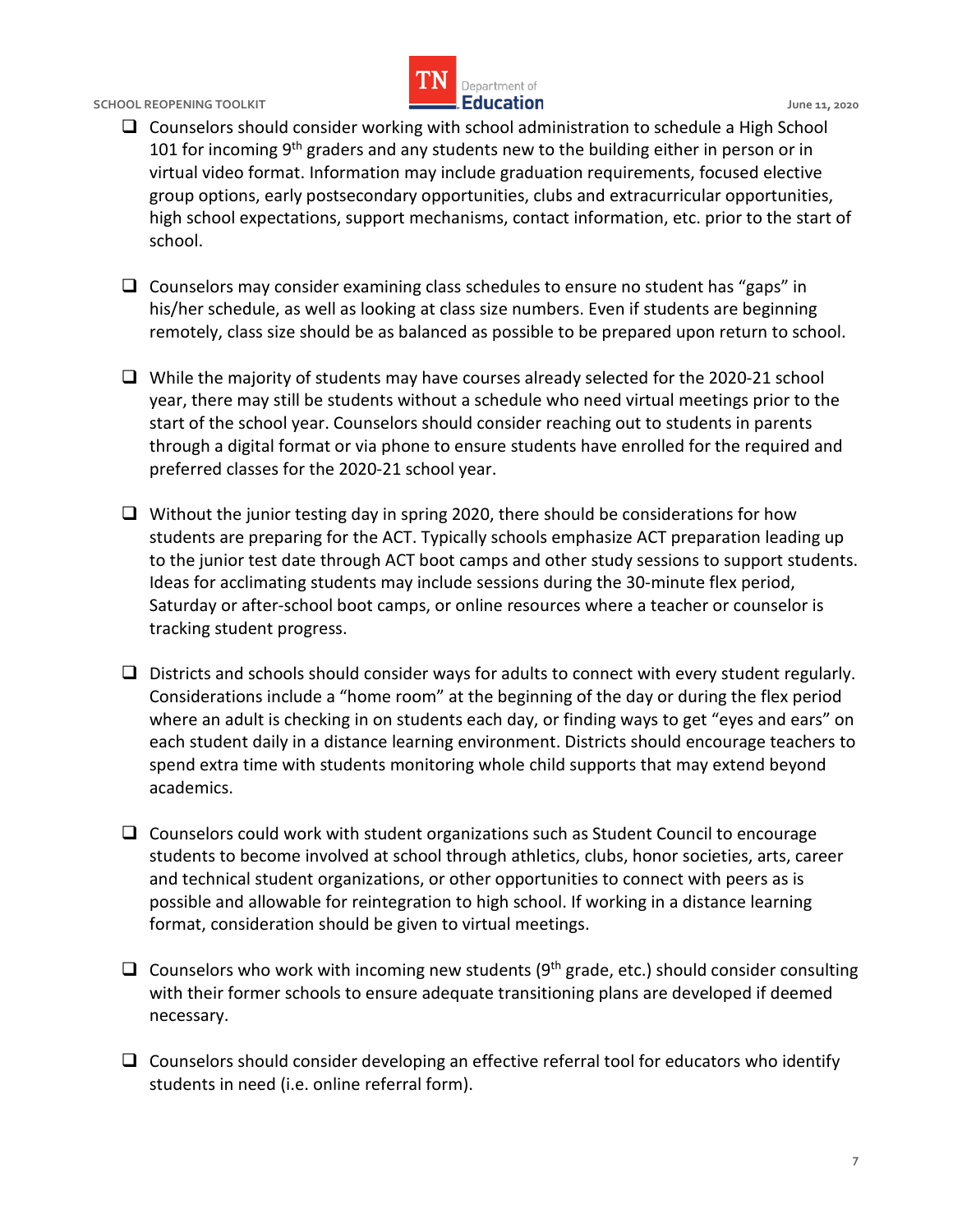

 $\Box$  Counselors may consult the Postsecondary Transition Toolkit for further guidance on juniors, seniors, and recent graduates.

#### III. **Resources**

#### **Universal Resources:**

- [The National Child Traumatic Stress Network](https://www.nctsn.org/resources/addressing-race-and-trauma-classroom-resource-educators)
- [Tennessee Commission on Children & Youth Building Strong Brains](https://www.tn.gov/content/dam/tn/dcs/documents/health/aces/building-strong-brains-tn/Building%20a%20Trauma%20Informed%20System%20of%20Care%20Toolkit.pdf)
- [National Association of School Psychologists](https://www.nasponline.org/resources-and-publications/resources-and-podcasts/covid-19-resource-center/crisis-and-mental-health-resources)
- [National Center for School Crisis & Bereavement](https://www.schoolcrisiscenter.org/resources/teacher-training-modules/)
- Thriving Schools
- TDOE Trauma Informed Discipline Best Practices
- Student & Family Communications Sample Text-based "Nudging" Platforms
	- o [Signal Vine](https://www.signalvine.com/)
	- o [Remind](https://www.remind.com/)
	- o [Possip](https://possip.com/)
	- o [SendHub](https://www.sendhub.com/text-messaging-service-for-schools/)

#### **Wellness & Self-Care Resources:**

- Pure Edge
- [Happy Teacher Revolution](https://www.happyteacherrevolution.com/)
- [Sanford Harmony for Educators](https://www.sanfordharmony.org/event/filling-your-cup-comprehensive-self-care-strategies-for-the-educator/)

#### **Elementary Specific Resources Addressing Social/Emotional, College & Career Exploration, and Academic Supports:**

- [American School Counselor Association Elementary Counseling](https://www.schoolcounselor.org/school-counselors/professional-development/learn-more/virtual-elementary-school-counseling)
- [Restorative Justice Partners \(Elementary Specific\) Strategies](https://www.restorativejusticepartners.org/uploads/1/1/3/8/113806525/effective_communication_with_younger_children.pdf)
- [Sandford Harmony](https://www.sanfordharmony.org/)
- [Second Step](https://www.secondstep.org/covid19support)
- [Peardeck SEL Online Templates](https://www.peardeck.com/sel-templates)

#### **Middle & High School Specific Resources Addressing Social/Emotional, College & Career Exploration, and Academic Supports:**

- [American School Counselor Association Middle School Counseling](https://www.schoolcounselor.org/school-counselors/professional-development/learn-more/virtual-middle-school-counseling)
- [American School Counselor Association High School Counseling](https://www.schoolcounselor.org/school-counselors/professional-development/learn-more/virtual-high-school-counseling)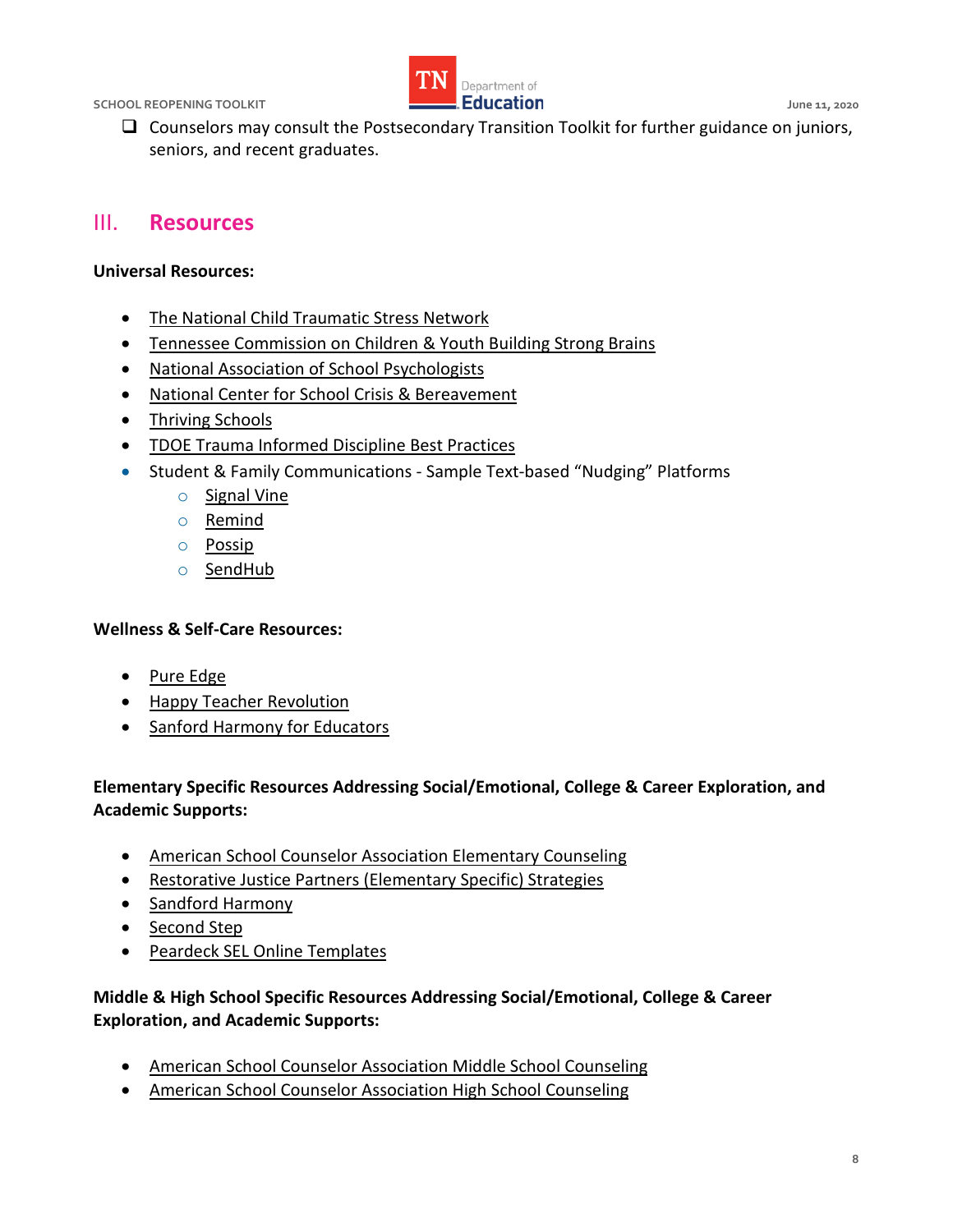

- [Restorative Justice Partners Strategies for Middle & High School Students](https://www.restorativejusticepartners.org/uploads/1/1/3/8/113806525/effective_communication_with_older_children.pdf)
- [Collaborative on Academic Social and Emotional Learning](https://casel.org/wp-content/uploads/2020/05/CASEL_Leveraging-SEL-as-You-Prepare-to-Reopen-and-Renew.pdf)
- [ACT Resources for Students, Teachers, Schools and Workers Impacted by COVID-19](https://www.act.org/content/act/en/covid19.html) 
	- o [ACT Testing Updates](https://www.act.org/content/act/en/covid-19.html)
	- o Press Release: [ACT to Offer Students Summer ACT Test Date Options and ACT Test](https://cdn.ymaws.com/collegeaccess.site-ym.com/resource/resmgr/blog/covid19/flexiblescheduling_remotepro.pdf)  [Online at Home](https://cdn.ymaws.com/collegeaccess.site-ym.com/resource/resmgr/blog/covid19/flexiblescheduling_remotepro.pdf)
	- o [Free ACT Resources](https://cdn.ymaws.com/collegeaccess.site-ym.com/resource/resmgr/blog/covid19/free_act_resources.pdf)  This two-page document includes test prep resources, fee waiver instructions, and more.
- [Free Practice for the SAT Provided by College Board](https://collegereadiness.collegeboard.org/sat/practice)
- **Electronic Transcript Exchange** 
	- o [Student Clearinghouse Guidance PDF](https://studentclearinghouse.info/onestop/wp-content/uploads/TNTCBriefingPaper.pdf)
- [Milestones for College & Career Readiness](https://www.tn.gov/content/dam/tn/education/ccte/ccte_sr_milestones_student_knowledge_actions.PDF)
- [THEC Path to College](https://www.collegefortn.org/open/pathtocollege) Resources
- [THEC/TSAC Virtual Financial Aid Resources](https://www.tn.gov/thec/covid-19-campus-information.html)

#### [Mobile Crisis Service](https://www.tn.gov/behavioral-health/need-help/crisis-services/mental-health-crisis-services/mobile-crisis-services.html)

 A 24/7/365 response team for those who are experiencing a mental health emergency. Agencies providing mobile crisis services:

#### [Tennessee Association of Mental Health Organizations \(TAMHO\)](https://www.tamho.org/#services)

 Provides statewide list of behavioral health services by counties. Click on the link below and then click on counties to access services in your district.

 [Tennessee Department of Mental Health and Substance Abuse Services](https://www.tn.gov/behavioral-health/children-youth-young-adults-families.html)  Help line for securing mental health services in your area: 1-800-560-5767

#### [Substance Abuse and Mental Health Services Administration](https://findtreatment.samhsa.gov/locator?sAddr=37205&submit=Go--)

 This resource brings up a map that locates resources in your area in mental health services, substance abuse services and health care centers

#### [Talking to Children about COVID-19](https://www.nasponline.org/resources-and-publications/resources-and-podcasts/school-climate-safety-and-crisis/health-crisis-resources/talking-to-children-about-covid-19-(coronavirus)-a-parent-resource)

 Information from the National Association of School Psychologists on helping children cope with changes resulting from COVID-19

#### [Tennessee PREPARE: Response and Recovery](https://www.tn.gov/content/dam/tn/education/safety/safe_sch/prepare_manual.pdf)

 Program to assist districts and schools in advancing the response and recovery portions of their emergency management plans. This manual includes planning and guidance on restoring community on the first days back to school, typical trauma responses by developmental age, typical trauma reactions, and many other resources.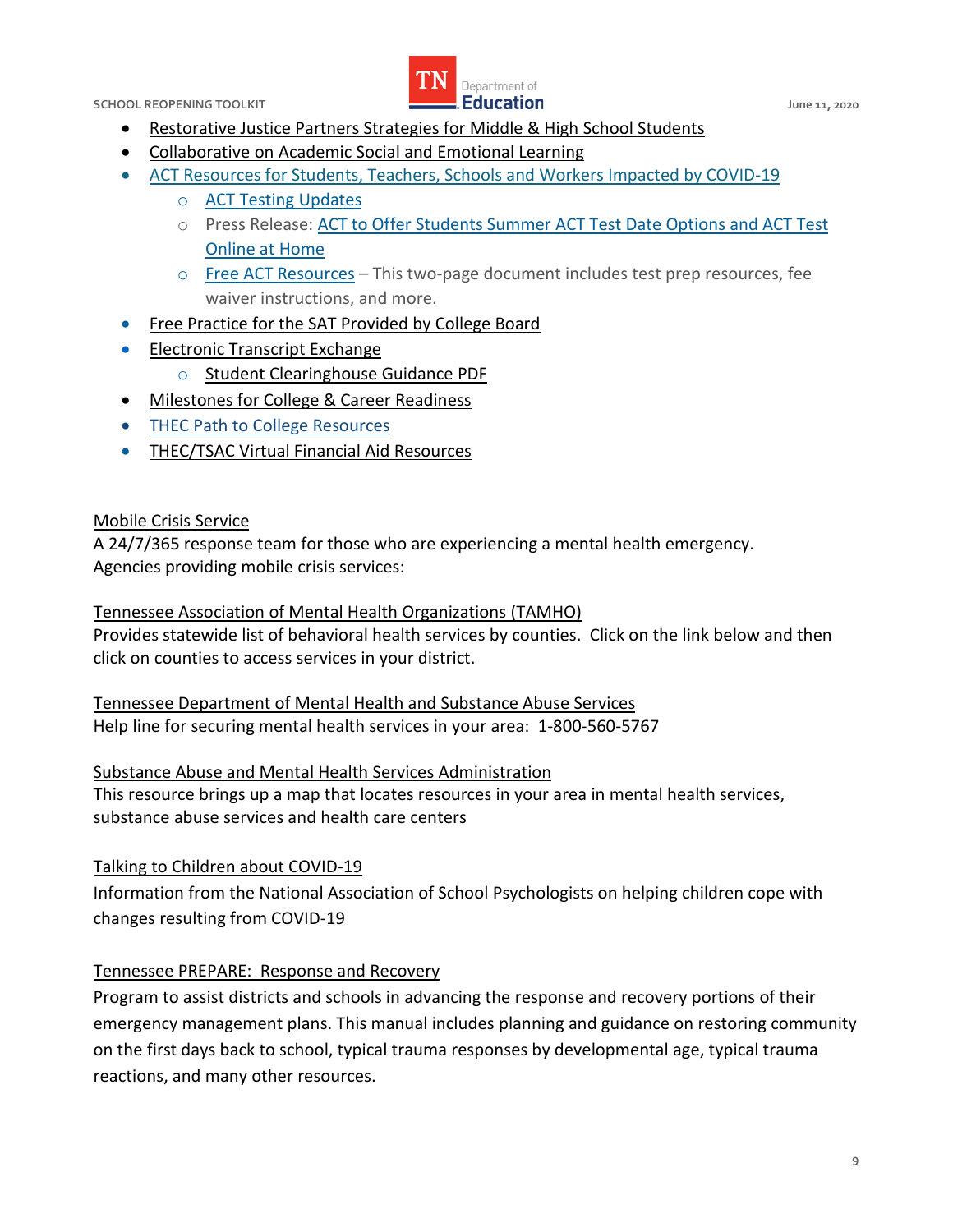

[Responding to COVID-19: Brief Action Steps for School Crisis Response Teams](https://www.nasponline.org/resources-and-publications/resources-and-podcasts/school-climate-safety-and-crisis/health-crisis-resources/responding-to-covid-19brief-action-steps-for-school-crisis-response-teams) 

 Information from the National Association of School Psychologists on action steps that can be taken by school crisis response teams to respond to COVID-19

 [Preparing for Infectious Disease Epidemics: Brief Tips for School Mental Health](https://www.nasponline.org/resources-and-publications/resources-and-podcasts/school-climate-safety-and-crisis/health-crisis-resources/preparing-for-infectious-disease-epidemics-brief-tips-for-school-mental-health-professionals)  Information from the National Association of School Psychologists on tips that school mental health professionals can do to prepare for responding to COVID-19 and other pandemic illnesses

 [Preparing for a Pandemic Illness: Guidelines for School Administrators and School Crisis Response](https://www.nasponline.org/resources-and-publications/resources-and-podcasts/school-climate-safety-and-crisis/health-crisis-resources/preparing-for-a-pandemic-illness-guidelines-for-school-administrators-and-school-crisis-response-teams)  [Teams](https://www.nasponline.org/resources-and-publications/resources-and-podcasts/school-climate-safety-and-crisis/health-crisis-resources/preparing-for-a-pandemic-illness-guidelines-for-school-administrators-and-school-crisis-response-teams) 

 Information from the National Association of School Psychologists for school administrators and school crisis response teams to prepare for pandemic illnesses outbreaks

 [Countering Coronavirus Stigma and Racism: Tips for Teachers and Other Educators](https://www.nasponline.org/resources-and-publications/resources-and-podcasts/school-climate-safety-and-crisis/health-crisis-resources/countering-coronavirus-stigma-and-racism-tips-for-teachers-and-other-educators)  Information from the National Association of School Psychologists on tips for teachers and other educators to counter coronavirus stigma and racism

 [Mental Health Considerations during the COVID-19 Outbreak](https://www.who.int/docs/default-source/coronaviruse/mental-health-considerations.pdf)  World Health Organization's mental health and psychosocial considerations during the COVID-19 outbreak

**Stress and Coping**  Centers for Disease Control and Prevention resources on stress and coping during the outbreak of COVID-19

 [Talking with Children: Tips for Caregivers, Parents, and Teachers during Infectious Disease Outbreaks](https://store.samhsa.gov/product/Talking-With-Children-Tips-for-Caregivers-Parents-and-Teachers-During-Infectious-Disease-Outbreaks/PEP20-01-01-006)  [\(English\)](https://store.samhsa.gov/product/Talking-With-Children-Tips-for-Caregivers-Parents-and-Teachers-During-Infectious-Disease-Outbreaks/PEP20-01-01-006) 

 Substance Abuse and Mental Health Services Administration's English version of tips for caregivers, parents, and teachers during infectious disease outbreaks for talking with children

#### [Talking with Children: Tips for Caregivers, Parents, and Teachers during Infectious Disease](https://store.samhsa.gov/product/Talking-With-Children-Tips-for-Caregivers-Parents-and-Teachers-During-Infectious-Disease-Outbreaks-Spanish-/SMA14-4886SPANISH)  [Outbreaks \(Spanish\)](https://store.samhsa.gov/product/Talking-With-Children-Tips-for-Caregivers-Parents-and-Teachers-During-Infectious-Disease-Outbreaks-Spanish-/SMA14-4886SPANISH)

 Substance Abuse and Mental Health Services Administration's Spanish version of tips for caregivers, parents, and teachers during infectious disease outbreaks for talking with children

[Coping with Stress during Infectious Disease Outbreaks](https://store.samhsa.gov/product/Coping-with-Stress-During-Infectious-Disease-Outbreaks/sma14-4885) 

 Substance Abuse and Mental Health Services Administration's fact sheet providing tips for coping with stress during an infectious disease outbreak

 [Taking Care of Your Behavioral Health during an Infectious Disease Outbreak \(English\)](https://store.samhsa.gov/product/Taking-Care-of-Your-Behavioral-Health-During-an-Infectious-Disease-Outbreak/sma14-4894)  Substance Abuse and Mental Health Services Administration's English version fact sheet explaining social distancing, quarantine, and isolation in the event of an infectious disease outbreak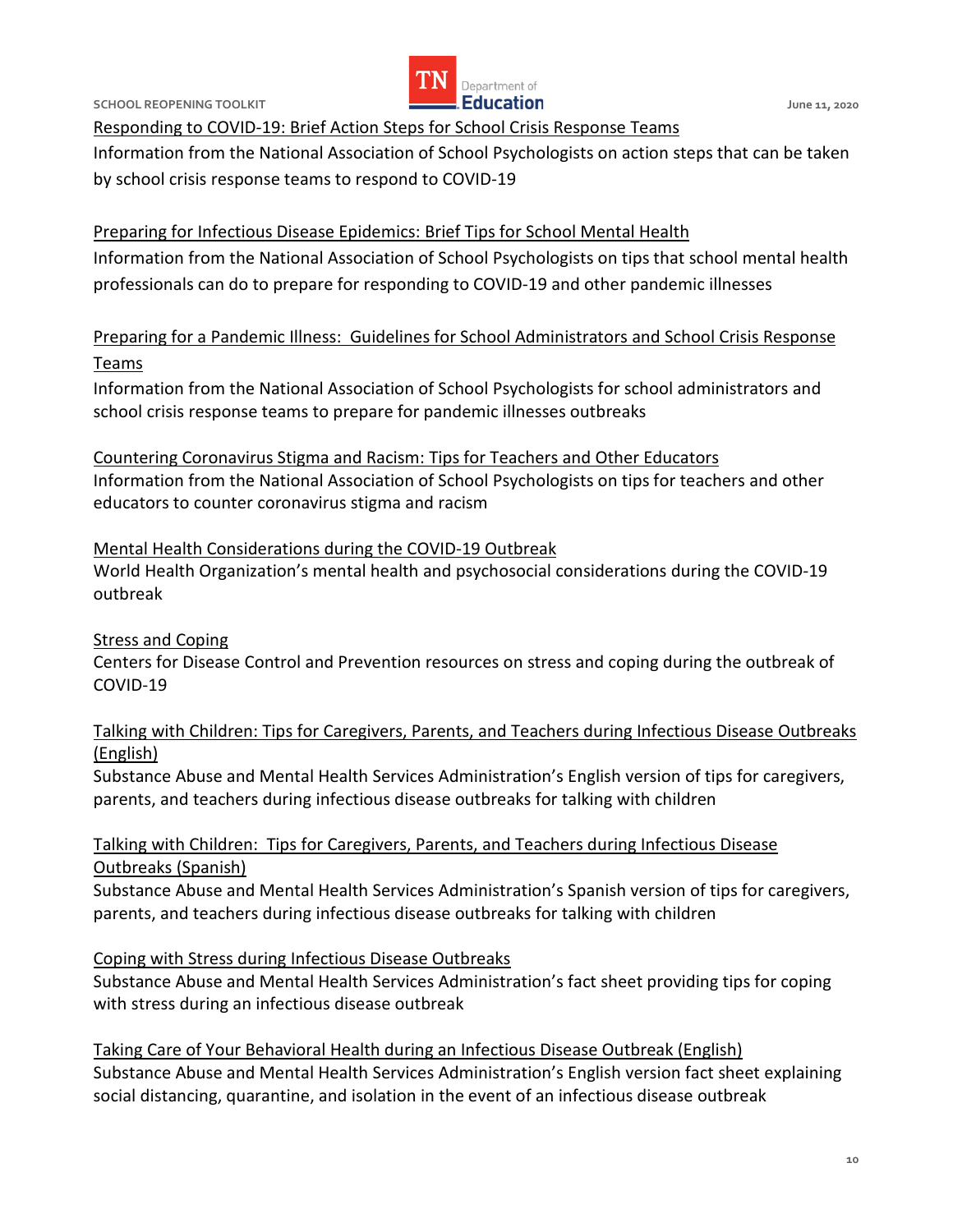

 [Taking Care of Your Behavioral Health: Tips for Social Distancing, Quarantine, and Isolation during an](https://store.samhsa.gov/product/Taking-Care-of-Your-Behavioral-Health-Tips-for-Social-Distancing-Quarantine-and-Isolation-During-an-Infectious-Disease-Outbreak-Spanish-Version-/SMA14-4894SPANISH)  [Infectious Disease Outbreak \(Spanish\)](https://store.samhsa.gov/product/Taking-Care-of-Your-Behavioral-Health-Tips-for-Social-Distancing-Quarantine-and-Isolation-During-an-Infectious-Disease-Outbreak-Spanish-Version-/SMA14-4894SPANISH) 

 Substance Abuse and Mental Health Services Administration's Spanish version fact sheet explaining social distancing, quarantine, and isolation in the event of an infectious disease outbreak

Parent/Caregiver Guide to Helping Families Cope with the Coronavirus Disease 2019 The National Child Traumatic Stress Network's parent/caregiver guide related to COVID-19.

#### [National Association of Social Workers Coronavirus Practice](https://www.socialworkers.org/Practice/Infectious-Diseases/Coronavirus)

 Resources to support social workers in their role in preventing the spread of COVID-19 while ensuring access to services

#### [Considerations for School Nurses Regarding Care of Students and Staff that Become Ill at School or](https://higherlogicdownload.s3.amazonaws.com/NASN/3870c72d-fff9-4ed7-833f-215de278d256/UploadedImages/PDFs/03182020_NASN_Considerations_for_School_Nurses_Regarding_Care_of_Students_and_Staff_that_Become_Ill_at_School_or_Arrive_Sick.pdf)  [Arrive Sick](https://higherlogicdownload.s3.amazonaws.com/NASN/3870c72d-fff9-4ed7-833f-215de278d256/UploadedImages/PDFs/03182020_NASN_Considerations_for_School_Nurses_Regarding_Care_of_Students_and_Staff_that_Become_Ill_at_School_or_Arrive_Sick.pdf)

 When schools reopen, there are key activities that school nurses should be focused on related to COVID-19, specifically regarding the care of students and staff that become ill at school or arrive sick

#### [Interim Guidance for Administrators of US K-12 Schools and Child Care Programs](https://www.cdc.gov/coronavirus/2019-ncov/community/schools-childcare/guidance-for-schools.html)

 This interim guidance is intended for administrators of public and private child care programs and K-12 schools and will help schools, child care programs and their partners understand how to help prevent the transmission of COVID-19 within their communities and facilities

#### **American Academy of Pediatrics COVID-19**

 The American Academy of Pediatrics members dedicate their efforts and resources to the health, safety and well-being of children, adolescents and young adults both at school and at home. Current information and resources on COVID-19 can be found here for all students and their families

#### Handwashing and Hand Sanitizer Use at Home, at Play, and Out and About

 This CDC factsheet will help in knowing when to clean your hands and which method to use that will give the best chance at preventing illness

#### [Pandemic Flu Checklist: K-12 School Administrators](https://www.cdc.gov/nonpharmaceutical-interventions/pdf/pan-flu-checklist-k-12-school-administrators-item2.pdf)

 The CDC recommends this resource, which is applicable to COVID-19, for school administrators. Consult with your school nurse regarding what is currently in the school's response plan and what recommendations they propose to include

[Teaching Children and Families Regarding COVID-19](https://higherlogicdownload.s3.amazonaws.com/NASN/3870c72d-fff9-4ed7-833f-215de278d256/UploadedImages/PDFs/03182020_NASN_Teaching_Children_and_Families_Regarding_COVID-19.pdf)